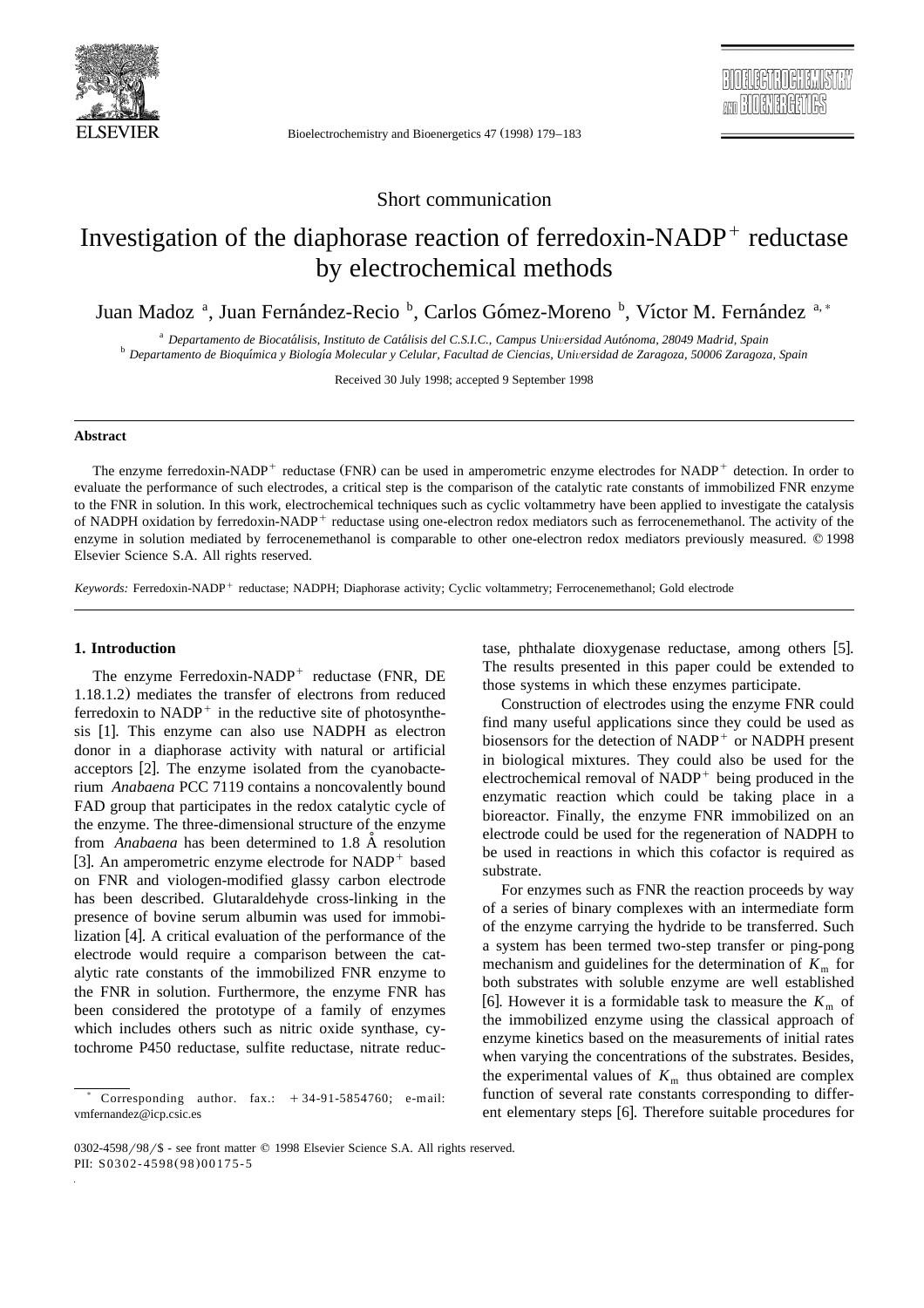a detailed kinetic analysis of this type of enzyme electrodes are needed.

In a very elegant work Bourdillon et al. [7] have recently described the utilization of cyclic voltammetry, a transient electrochemical technique, for the investigation of the catalysis of glucose oxidation by the soluble flavoprotein glucose oxidase. Moreover, the same group has demonstrated that cyclic voltammetry can also be efficiently used for the investigation of the glucose oxidase activity when immobilized onto an electrode [8]. These illuminating works open to us the possibility to investigate the effect of the immobilization procedure on the catalytic performance of the redox enzyme FNR. In the present work we present the kinetic analysis by electrochemical techniques of the oxidative reaction of NADPH with the oxidized form of ferrocenemethanol catalyzed by native FNR in solution.

#### **2. Materials and methods**

Freshly prepared solutions of ferrocenemethanol (Aldrich) and NADPH (Sigma) were used all along this work. Recombinant enzyme ferredoxin  $NADP<sup>+</sup>$  reductase from *Anabaena* PCC 7119 was purified as previously described  $[9]$ .

Polycrystalline gold wires electrodes were cleaned, polished and their areas were determined as previously described [10]. All electrochemical experiments were carried out at  $25^{\circ}$ C in an electrochemical cell with an electrolyte volume of 1 ml. A platinum auxiliary electrode and an  $Ag/AgCl$ , 3 M NaCl, reference electrode connected to the cell by a salt bridge filled with the electrolyte solution were used, as well as a BAS analyzer, model CV-50 W. Supporting electrolyte was 50 mM phosphate buffer, KCl 150 mM, pH 7.5.

## **3. Results**

Cyclic voltammetry was used to investigate the kinetic behaviour of the enzyme FNR in solution following the methodology developed by Bourdillon et al. [7] for the analysis of the catalytic parameters of oxidases. Here the diaphorase activity of FNR has been determined using NADPH as the reductive substrate and oxidized ferrocenemetanol, a one-electron exchanging mediator,  $(E_0 =$  $0.19$  V), as the oxidized substrate. The catalytic process consists of the following sequence of reactions:

$$
\text{FNR} + \text{NADPH} \underset{k_{-1}}{\leftrightarrow} \text{FNR-NADPH} \tag{1}
$$

 $FNR-NADPH \stackrel{k_2}{\rightarrow} FNRH_2 + NADP^+$  (2)

$$
\text{FNRH}_2 + 2\text{FM}_{ox} \xrightarrow{k_3} \text{FNR} + 2\text{FM}_{red} \tag{3}
$$

The first step consists of the reversible binding of the enzyme to the substrate NADPH forming the transient complex FNR-NADPH  $(Eq. (1))$  which allows the transfer of the hydride to the prosthetic group of the enzyme, the FAD  $(Eq. (2))$ . Finally the reduced enzyme transfers the electrons to the ferricinium methanol (the oxidized form of the mediator, generated at the surface of the electrode during the anodic scan) of which two molecules are required to regenerate the initial oxidized form of FNR.

The aim of this work was the determination of the catalytic parameters  $(k_1, k_1, k_2,$  and  $k_3$ ) of this reaction catalyzed by soluble FNR. Electrochemical techniques can be used for this purpose provided that the methodology developed by Saveant and cols. for the study of oxidases [7] is used. Accordingly, cyclic voltammograms of ferrocenemethanol are recorded before and after the addition of NADPH to the electrolyte solution containing a known amount of the enzyme FNR (Fig. 1). A noticeable increase of the anodic signal that reaches a plateau can be observed at the same time that the reduction peak disappears. The trace of the cathodic scan almost superimposes the anodic one indicating that the catalytic transformation of  $FM_{ox}$  is faster than the diffusion of FM to the electrode and that the consumption of NADPH in the diffusional layer is negligible.

Experiments in which the concentration of both substrates were modified while maintaining the pH constant were performed. The mediator concentration  $C_{\text{FM}}$  ranged from  $1.25\times10^{-6}$  to  $10^{-4}$  M while that of NADPH,  $C_{\text{NADPH}}$  ranged from  $5\times10^{-4}$  to  $5\times10^{-3}$  M. The pH and enzyme concentration were maintained unchanged



Fig. 1. Cyclic voltammograms of ferrocenemethanol in supporting electrolyte containing soluble Ferredoxin-NADP<sup>+</sup> reductase  $(10^{-7}$  M), before (solid line), and after addition of 1 mM NADPH to the solution (dashed line). FM was 10  $\mu$ M; scan rate 0.05 V s<sup>-1</sup>; temperature 25°C. Phosphate buffer 50 mM, KCl 0.15 M, pH 7.5.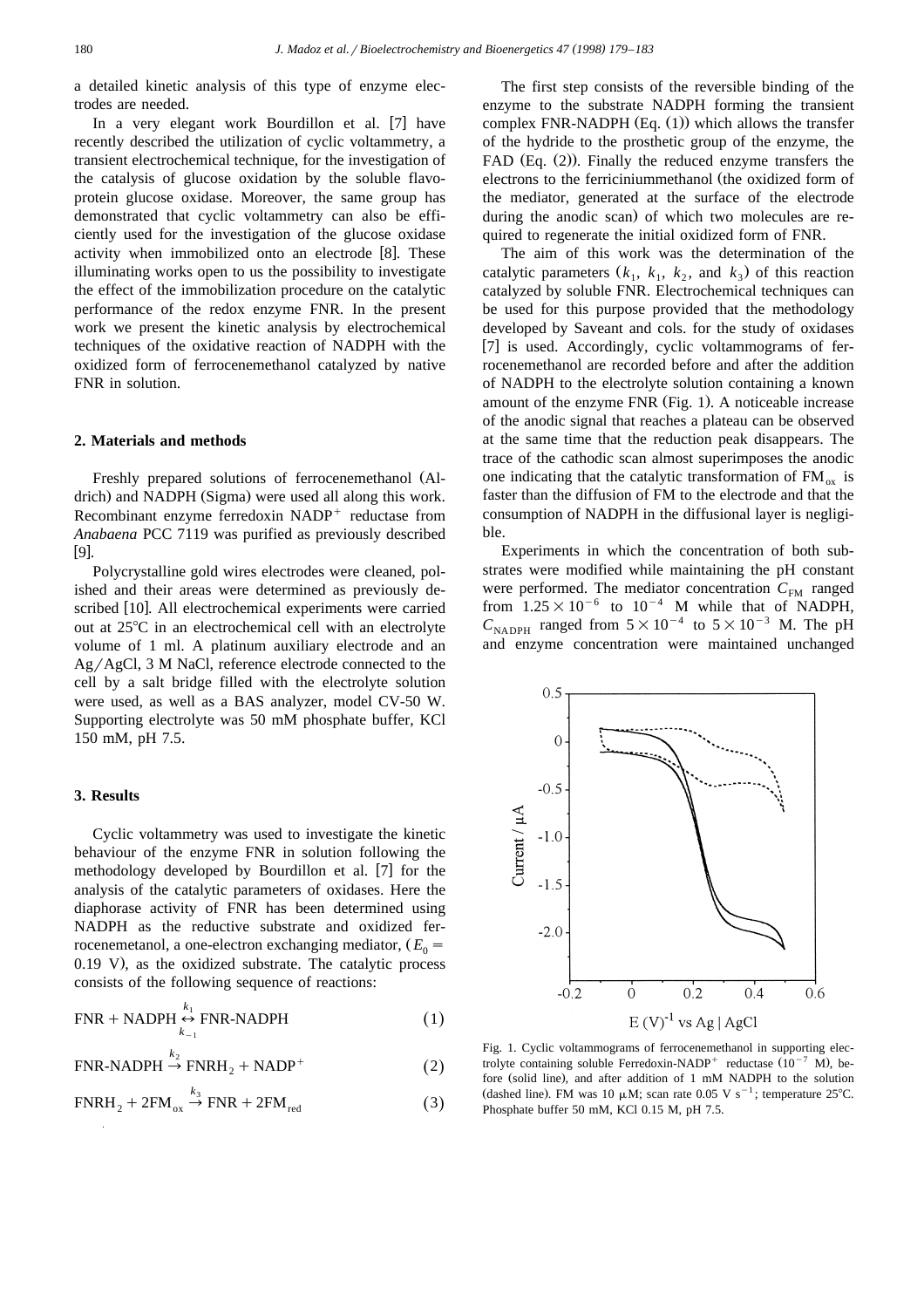throughout all the experiments being 7.5 the first, and  $C_{\text{FNR}} = 10^{-7}$  M. Under these experimental conditions it was assured that the mediator concentration was always over 50-fold higher than that of the enzyme in order to ensure the applicability of the steady-sate approximation. Moreover, NADPH concentration is always at least 50-fold higher than that of the mediators to ensure that there was not significant change of the concentration of the reduced substrate on the surface of the electrode. Under these experimental conditions it has been established  $[7]$  that the time and space distribution of the oxidized form of the mediator ferrocenemethanol is described by the following equation:

$$
\frac{\delta[\text{FM}_{ox}]}{\delta t} = D \frac{\delta^2[\text{FM}_{ox}]}{\delta x^2} - \frac{2k_3 C_{\text{FNR}}^0[\text{FM}_{ox}]}{1 + 2k_3 \left(\frac{1}{k_2} + \frac{k_{-1} + k_2}{k_1 k_2[\text{NADPH}]} \right)[\text{FM}_{ox}]} \tag{4}
$$

Eq.  $(4)$  holds in those conditions where the plateau current is observed and also when the catalysis is weak and a peak of current appears.

According to Bourdillon et al. [7], in these experimental conditions, the ratio between the catalytic current at the plateau,  $i_n$ , and the reversible wave peak current corresponding to the mediator in the absence on NADPH,  $i_p^0$ , is given by the dimensionless Eq.  $(5)$ :

$$
\frac{i_{\rm p}}{i_{\rm p}^0} = \frac{\lambda^{1/2}}{0.446} \left\{ \frac{2}{\sigma} \left[ 1 - \frac{1}{\sigma} \ln \left( 1 + \sigma \right) \right] \right\}^{1/2} \tag{5}
$$

Were  $\lambda$  and  $\sigma$  are, respectively:

$$
\lambda = \frac{2k_3 C_{\text{FNR}}^0}{v} \frac{RT}{F}
$$
 (6)

$$
\sigma = \frac{k_3 C_{\text{FM}}^0}{k_2} \left( 1 + \frac{k_{-1} + k_2}{k_1 C_{\text{NADPH}^+}^0} \right) \tag{7}
$$

The relationships between the ratio  $i_p/i_p^0$  and the dimensional parameters  $\lambda$  and  $\sigma$  can be found in Fig. 2 of Ref. [7]. For each value of  $\sigma$ , the ratio  $i_p/i_p^0$  tends toward unity as  $\lambda \rightarrow 0$  (see Fig. 2).

It must be considered that first-order conditions correspond to those in which  $\sigma \to 0$ . This can be experimentally achieved by lowering the concentration of ferrocenemethanol in solution until it reaches a value such that a further decrease in the concentration does not produce any change in the catalytic current. In our case to get into these limits it was necessary to decrease  $C_{\text{FM}}$  to values below  $2.5 \mu M$ . For each concentration of mediator, experiments were performed at different scan rates, at fixed concentrations of enzyme and NADPH, and the experimental  $i_p/i_p^0$  values were plotted versus the ratio



Fig. 2. Variation of the anodic currents of electrocatalytic NADPH oxidation by FNR and ferrocenemethanol with the scan rate. The concentration of ferrocenemethanol are  $(\mu M)$ : 1.5  $(\blacksquare)$ : 2.5  $(\bigcirc)$ : 5  $(\blacktriangle)$ : 10  $(\square)$ and 20  $\circ$ . The experimental data (points in the figure) were fitted to the working curves (solid lines) by adjusting the experimental abscissa axis  $(( (2C_{FNR}^0) / v)((RT)/F))^{1/2}$  to the theoretical abscissa axis  $(\lambda^{1/2})$  according to Eq. (6) in the text in order to obtain the value of  $k_3$ .

 $(C_{\text{FNR}}^0/v)^{1/2}$ , as is indicated in Fig. 2. Notice that, in order to fit the experimental values to the theoretical curves (Fig. 2 of Ref. [7]), a value of  $k_3$  that best approaches the experimental  $(C_{\text{FNR}}^0/v)^{1/2}$  to the corresponding theoretical  $\lambda^{1/2}$  was chosen and used to establish the values of the experimental abscissa axis. The best fit was obtained with a value of  $2.15 \times 10^6$  M<sup>-1</sup> s<sup>-1</sup> for  $k_3$  (Table 1).

In order to determine the  $k_1$ ,  $k_{-1}$  and  $k_2$  values it was necessary to move away from the experimental conditions described above in which first-order kinetics are obtained. This can be achieved by increasing the mediator concentration and lowering that of NADPH (while keeping a ratio NADPH/FM above 50) since in these conditions the  $\sigma$ value increases, according to Eq.  $(7)$ . These conditions were used in the determination of the kinetic constants of the reductive half-reaction. Similar plots to those of Fig. 2 were obtained when representing the  $i_p/i_p^0$  values versus  $(C_{\text{FNR}}^0/v)^{1/2}$ , obtained with NADPH concentrations in the range 2.0 to 5.0 mM while keeping the mediator concen-

Table 1 Characteristic rates constants of the enzyme Ferredoxin  $NADP<sup>+</sup>$  Reductase  $(FNR)^a$ 

| $k_{\lambda}$    | $(2.15 \pm 0.14) \times 10^6$ M <sup>-1</sup> s <sup>-1</sup> |
|------------------|---------------------------------------------------------------|
| $k_{\alpha}$     | $(332+35) s^{-1}$                                             |
| $k_{\text{red}}$ | $(1.63 + 0.17) \times 10^4$ M <sup>-1</sup> s <sup>-1</sup>   |

<sup>a</sup>Diaphorase reaction with the oxidized form of ferrocenemethanol as electron acceptor in 50 mM phosphate buffer, 150 mM KCl, pH 7.5,  $25^{\circ}$ C. Values are the average of 5 independent measurements.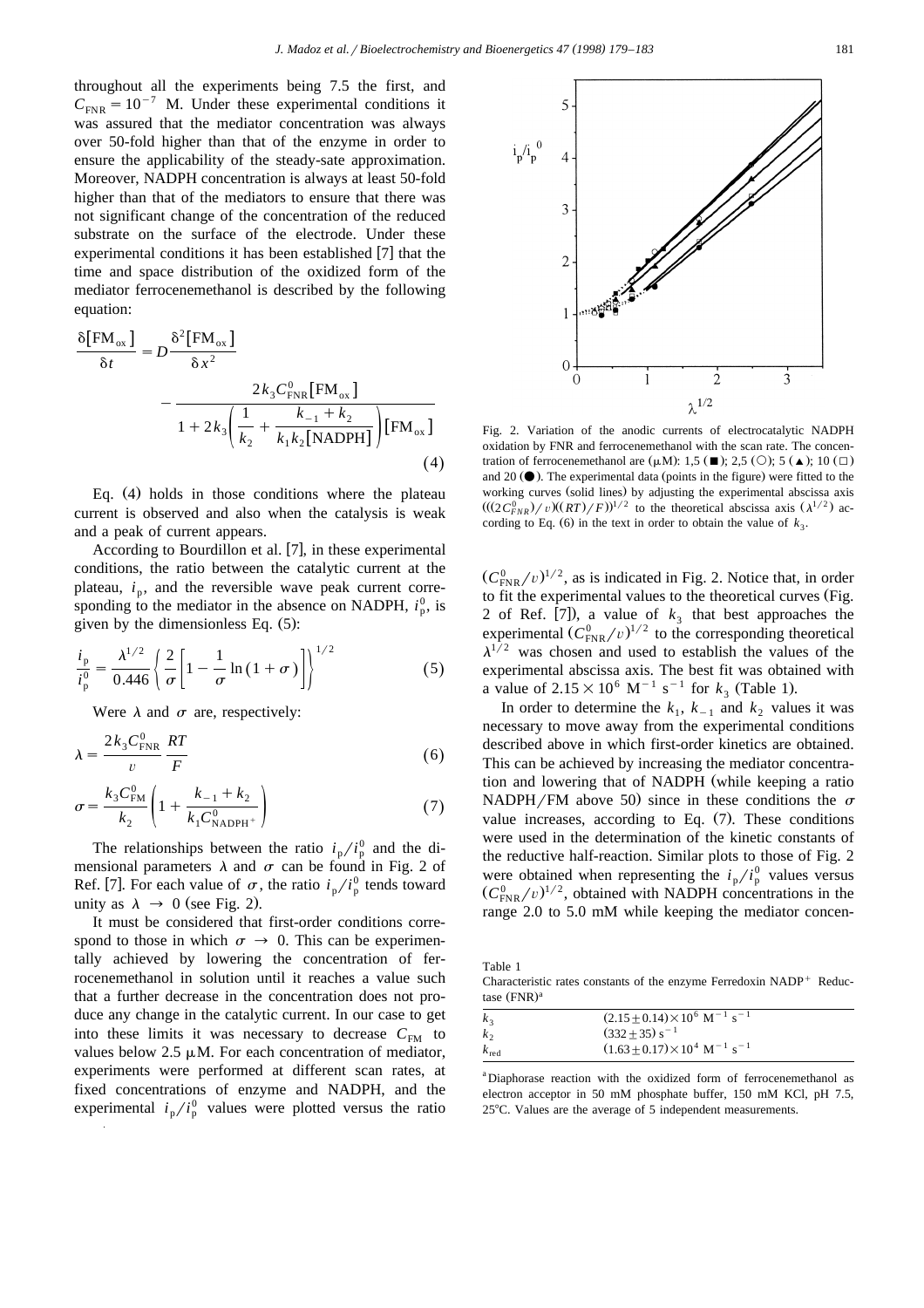

Fig. 3. Variation of the parameter  $\sigma / k_3 C_{\text{FM}}$  with NADPH concentration. Other conditions as in Fig. 1.

tration  $C_{FM}$  at 10  $\mu$ M (not shown). Again, the fitting of the experimental data values to the theoretical curves was obtained by adjusting the abscissa axis  $(C_{\text{FNR}}^0/v)^{1/2}$ , to the theoretical  $\lambda^{1/2}$  axis (Eq. 6)) by using the previously determined  $k_3$  value. New  $\sigma$  values were calculated for each set of results. The ensuing variation of the parameter  $\sigma/k_3C_{\text{FM}}^0$  with the inverse of the NADPH concentration is shown in Fig. 3. The intercepts with the vertical axis provide the value of  $1/k_2$  and the slope gives that of  $(k_{-1} + k_2) / k_1 k_2$ , which is the inverse of  $k_{\text{red}}$ . The experimental values obtained with native FNR at pH 7.5 and ferrocenemethanol are summarized in Table 1.

The rate  $k_3$  is, in fact, an overall rate constant for the oxidative half-reaction involving several elementary steps during which two electrons are exchanged between the reduced form of the enzyme and two molecules of oxidized ferrocenemethanol. A comparison of the value for  $k_3$ obtained in this work and the  $k_{\text{cat}}/K_{\text{M}}$  measured for the single-electron reduction of several quinones by ferredoxin-NADP<sup>+</sup> reductase by colorimetric methods  $[11]$ shows that the value of  $k_3$  here obtained is in the same order than the rate constants obtained for these quinone mediators. Bimolecular rate constants of reduction of these quinones range from  $6.7\times10^3$  to  $2.0\times10^6$  (M<sup>-1</sup> s<sup>-1</sup>) and are assigned in the mentioned paper to the oxidation of semiquinone form of FNR. It is thus comparable to the value of  $2.15 \times 10^6$  (M<sup>-1</sup> s<sup>-1</sup>) for  $k_3$  obtained here with ferrocenemethanol as mediator. Similarly, previous enzymatic assays of the diaphorase activity of ferredoxin- $NADP<sup>+</sup>$  reductase with ferricyanide as electron acceptor [12] show a similar value of  $k_{\text{cat}}/K_{\text{M}}$  for the ferricyanide of  $1.3 \times 10^6$  (M<sup>-1</sup> s<sup>-1</sup>). Considering the differences among the chemical and electrochemical characteristics of these electron acceptors, the almost identical values experimentally found of  $k_3$  suggest that the electron transfer from NADPH to the flavin is the limiting step during the catalysis by FNR.

## **4. Discussion**

Kinetics parameters of diaphorase activity of FNR here measured by electrochemical methods are comparable to those measured by conventional colorimetric methods with other single-electron mediators as described in Ref. [11]. This supports the proposal that electrochemical methods are appropriate for the determination of the kinetic parameters of flavoenzymes when free in solution. To this respect it is interesting to note that colorimetric methods do not allow to measure the reactivity of FNR with compounds which, like ferrocenemethanol, are isolated and are stable only in their reduced form; the oxidized active form of the substrate is being generated at the surface of the electrode during the anodic scan and its concentration can be precisely known at each value of the applied potential from the Nerst's equation  $[13]$ .

Nevertheless, the main advantage of using electrochemical methods for the kinetics characterization of redox enzymes is that the same technique can be used for the investigation of the enzyme in the soluble form and when immobilized onto the electrode surface, under identical experimental conditions  $[8]$ . Rate constants for elementary steps of the oxidation of NADPH by the soluble Ferre $doxin$  NADP<sup>+</sup> reductase with a monoelectronic electron acceptor have been measured, as well as the  $k_{\text{red}}$  constant which is related to the affinity of the enzyme for NADPH. The kinetics analysis of this enzyme immobilized onto solid electrodes is in progress. These results will allows us to ascertain the effect of the immobilization procedure onto the enzymatic activity and to evaluate the number of enzyme molecules that remain active after immobilization. This is being pursued in our laboratory in the research on well controlled methods for oriented immobilization of enzymes. A previous account of that has been recently published  $[10]$ .

#### **Acknowledgements**

We thank Dr. A.L. De Lacey for his useful comments during the experimental work. This work was supported by collaborative grants BIO97-0912-C01 to CGM and C02 to VMF from the *Comision Interministerial de Ciencia y Tecnologia*, Spain.

#### **References**

[1] M. Shin, K. Tagawa, D.I. Arnon, Crystallization of ferredoxin- $NADP<sup>+</sup>$  reductase and its role in the photosynthetic apparatus of chloroplasts, Biochem. Z. 338 (1963) 84-96.